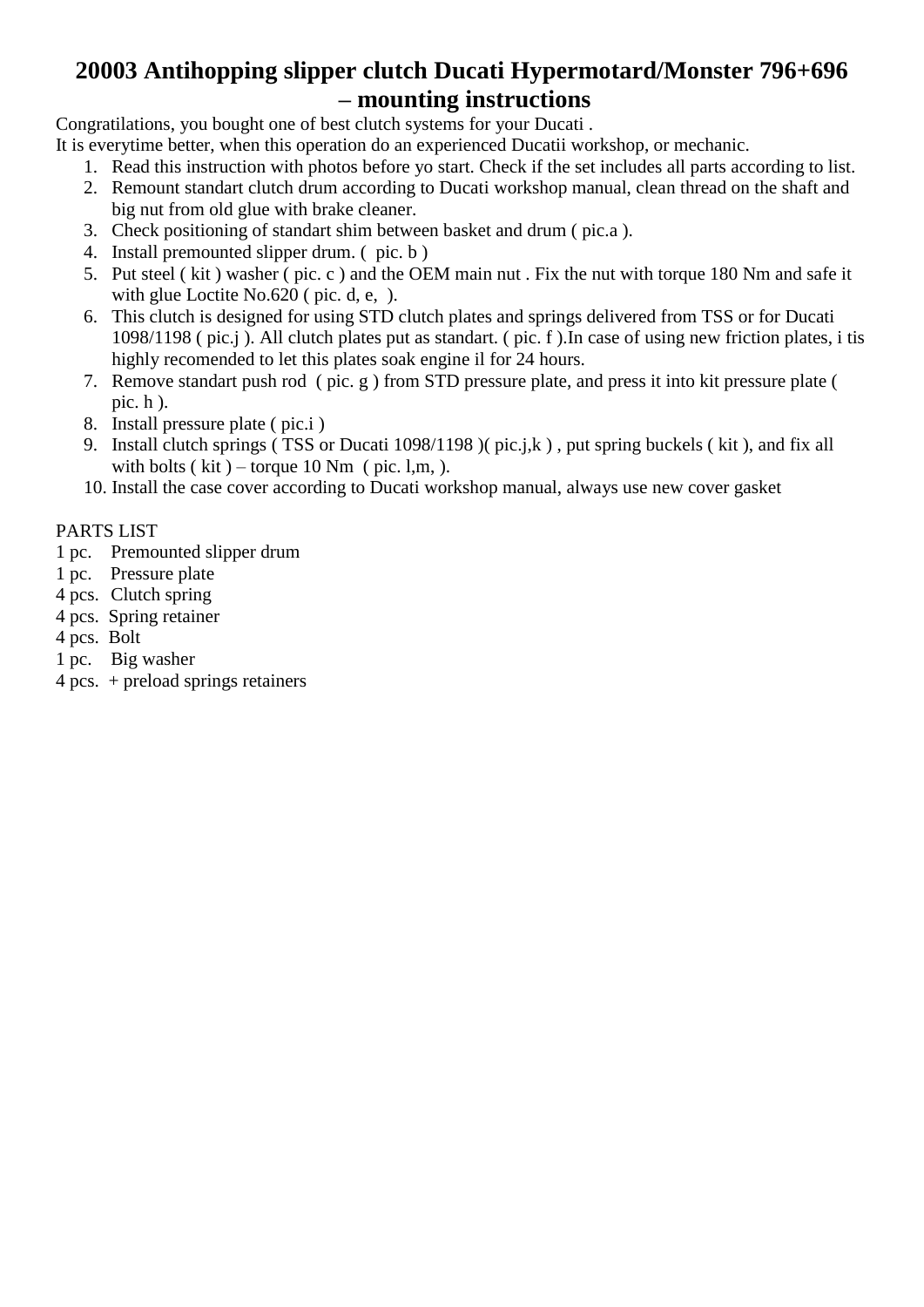#### 20003 Picture A (pic.a)



20003 Picture B (pic.b)

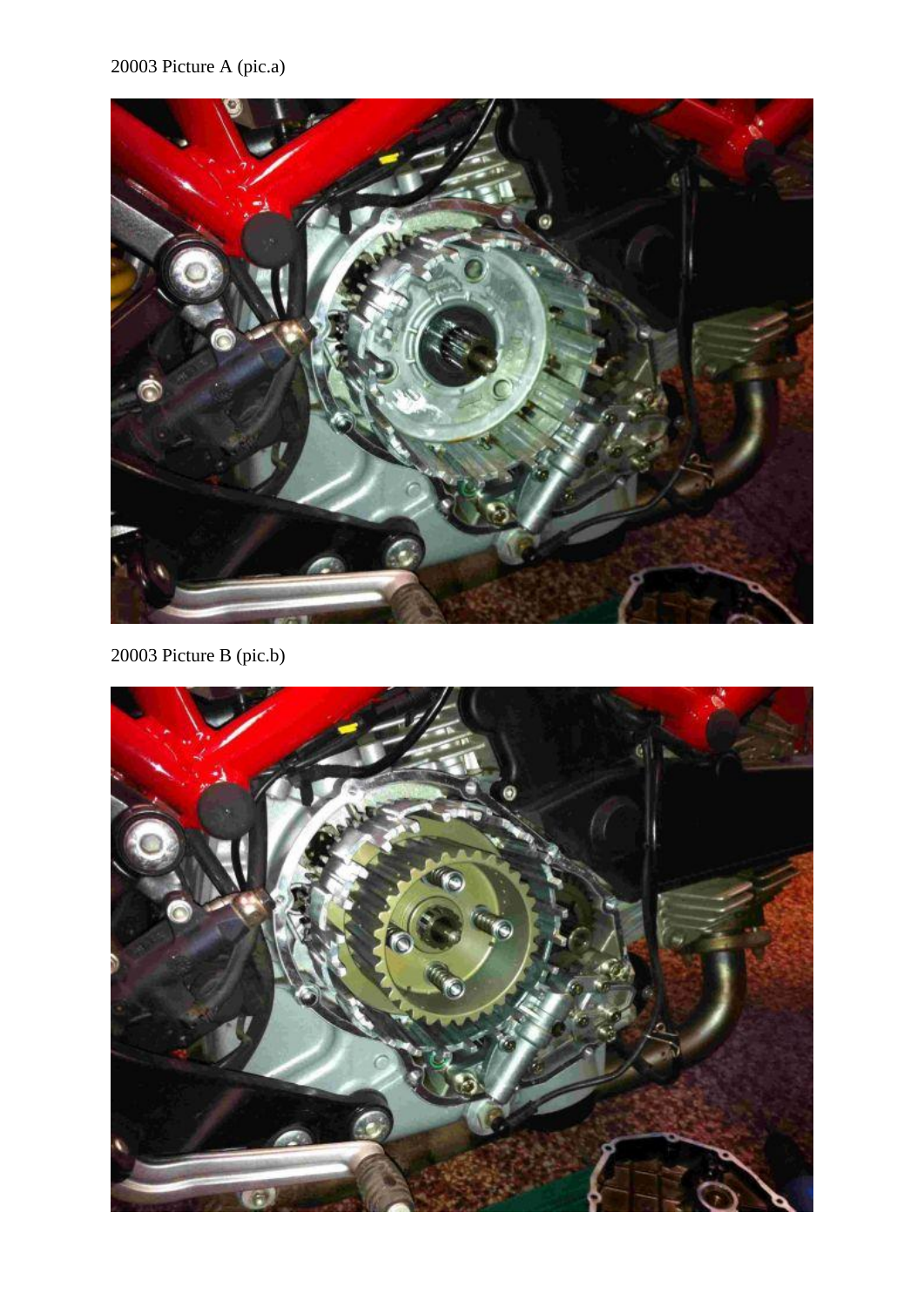# 20003 Picture C (pic.c)



20003 Picture D (pic.d)

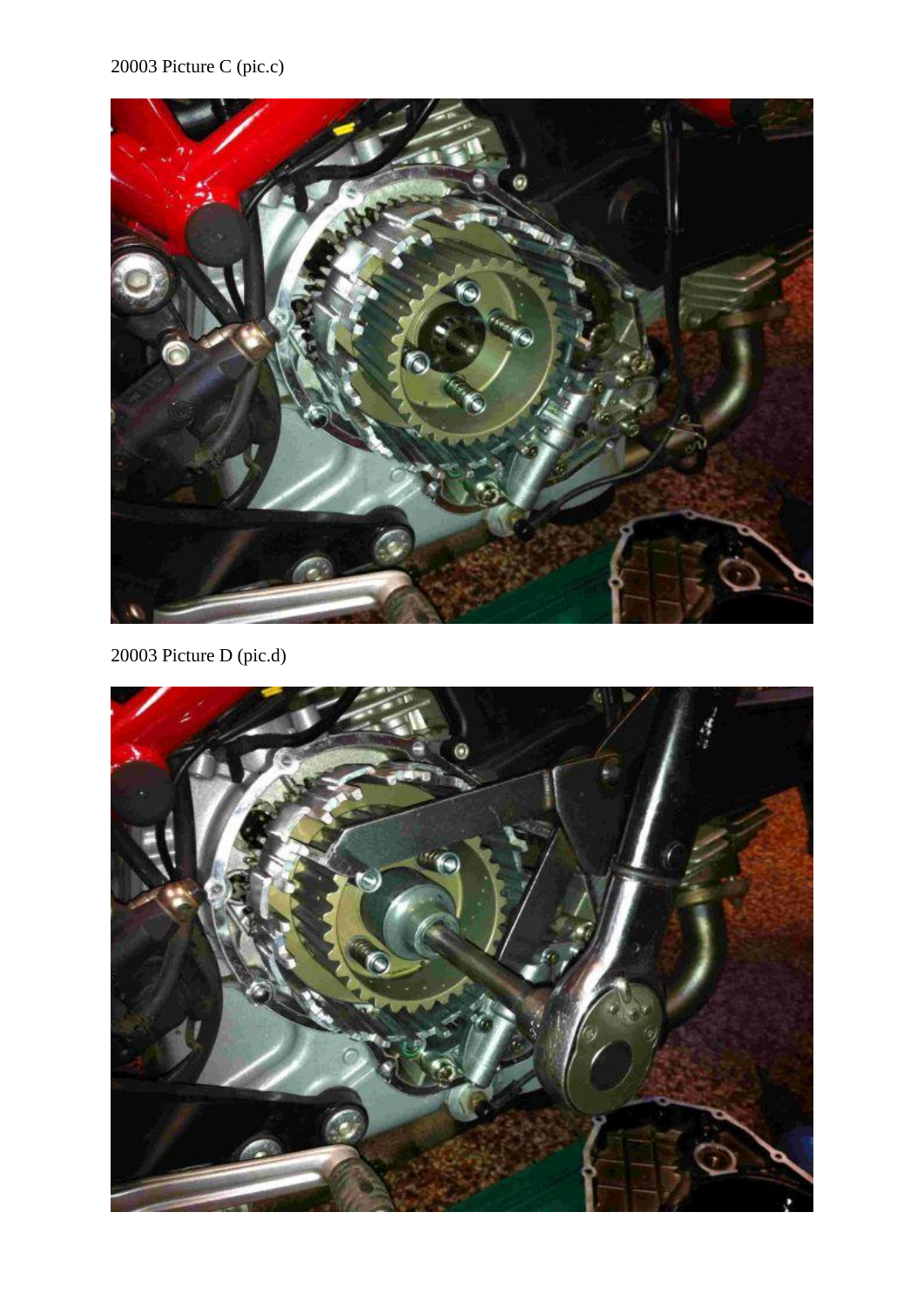# 20003 Picture E (pic.e)



20003 Picture F (pic.f)

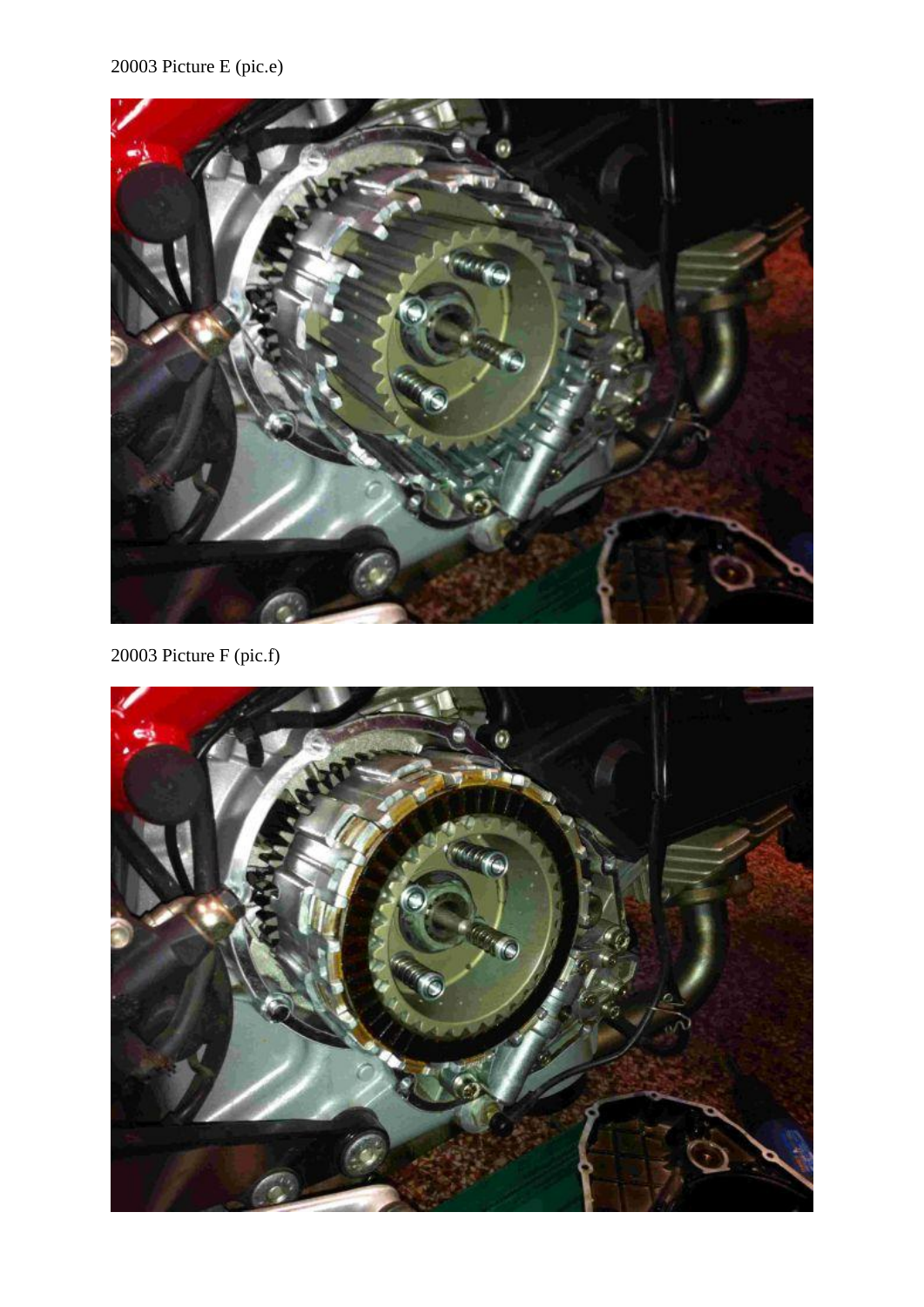

20003 Picture H (pic.h)

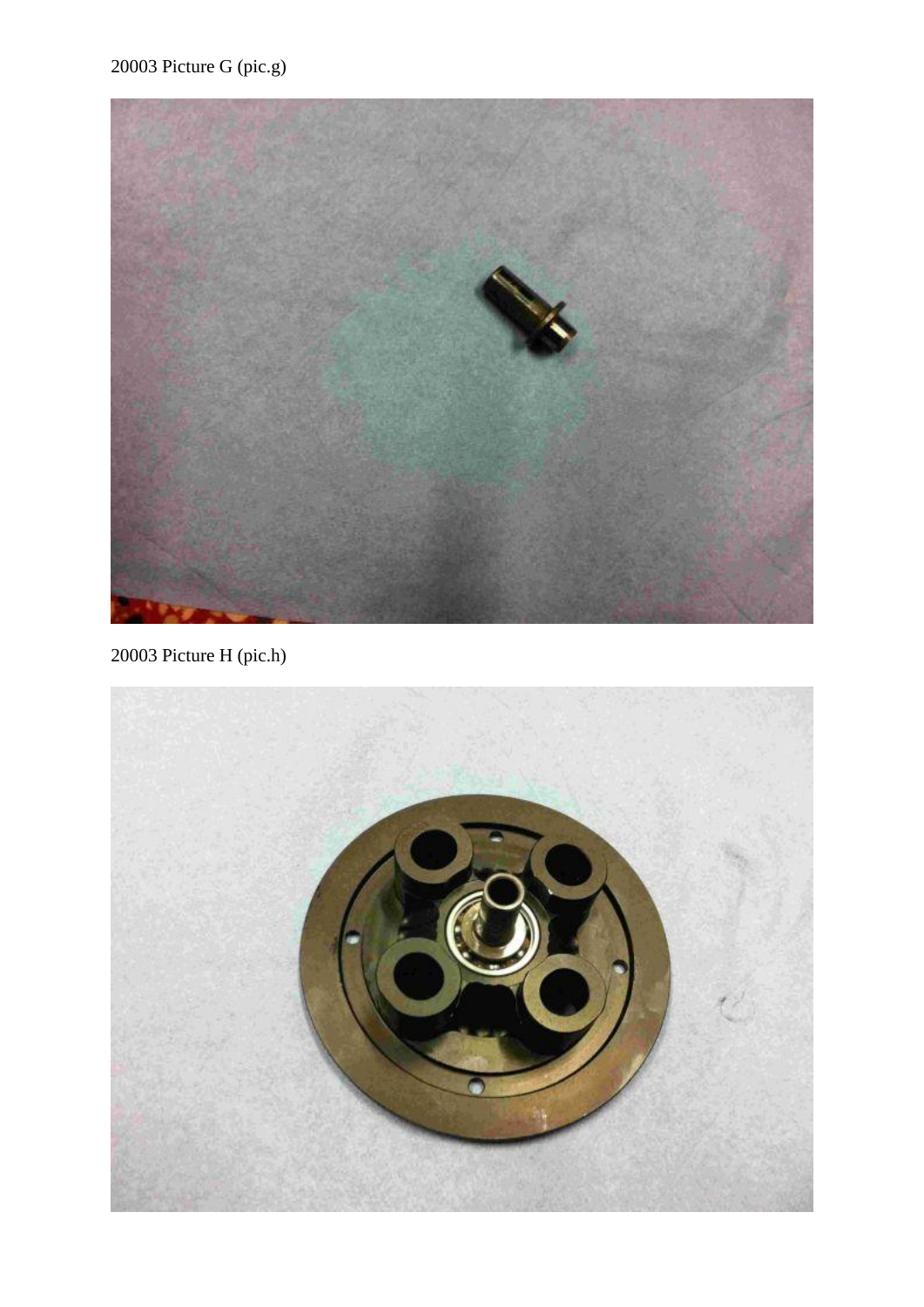# 20003 Picture I (pic.i)



20003 Picture J (pic.j)

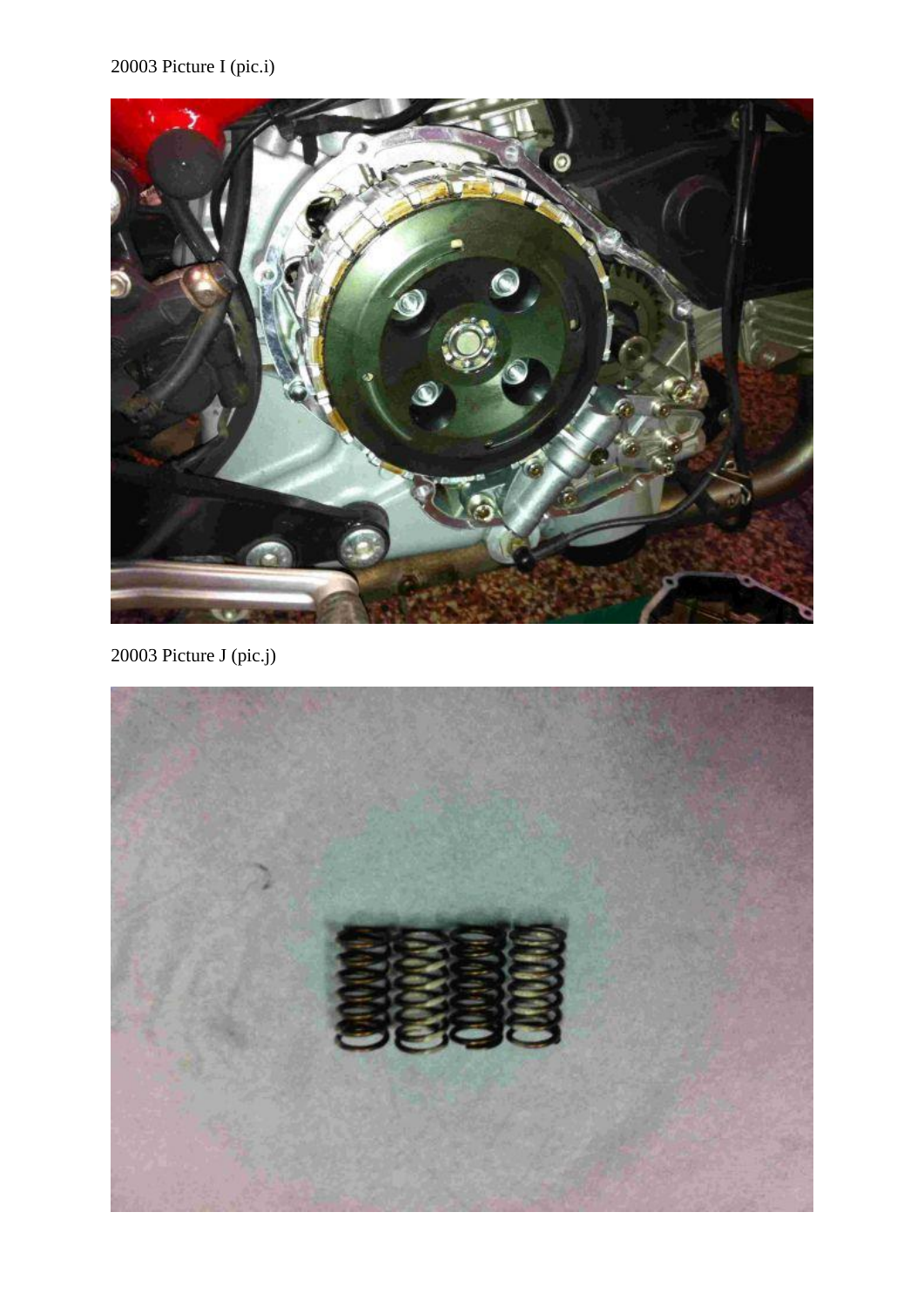#### 20003 Picture K (pic.k)



20003 Picture L (pic.l)